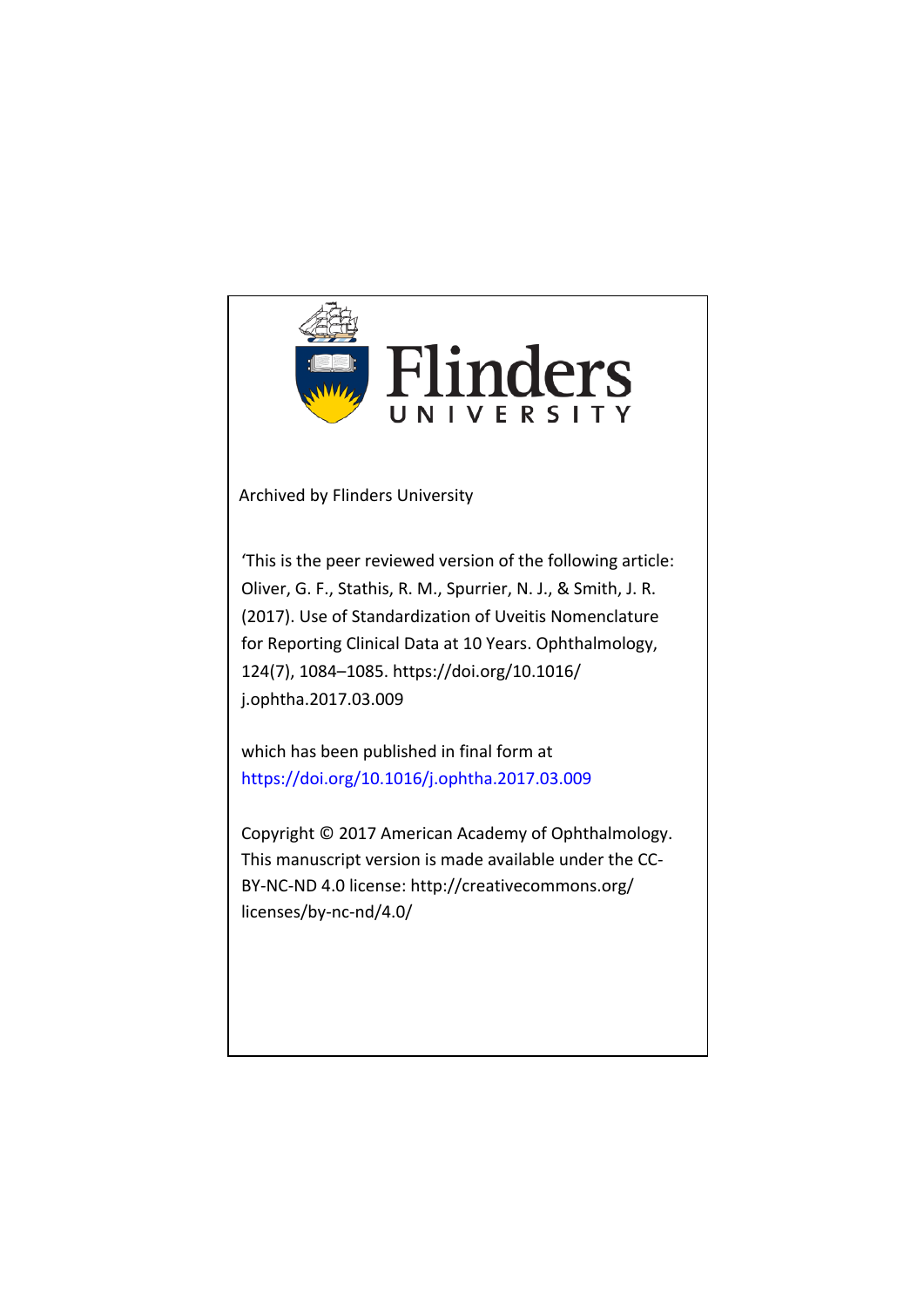## **Manuscript to Report:**

**Use of Standardization of Uveitis Nomenclature (SUN) for Reporting Clinical Data at 10 Years**

Genevieve F. Oliver, FRANZCO; Roy M. Stathis, BS; Nicola J. Spurrier, FRACP, PhD;\* Justine R. Smith, FRANZCO, PhD\*

Flinders University School of Medicine, Adelaide, Australia

\*Drs. Smith and Spurrier contributed equally to this work and share senior authorship of the manuscript.

Financial Support: This work was supported in part by a grant from the Australian Research Council (FT130101648 to Dr. Smith). The funding organization had no role in the design or conduct of this study.

Conflicts of Interest: No conflicting relationship exists for any author.

| <b>Corresponding Author:</b> | Justine R. Smith, FRANZCO, PhD                   |
|------------------------------|--------------------------------------------------|
| Address:                     | Eye & Vision Health, Flinders University         |
|                              | Flinders Medical Centre, Room 4E-431             |
|                              | Flinders Drive, Bedford Park, SA 5042, Australia |
| Telephone:                   | 61-8-8204-4300                                   |
| E-mail:                      | justine.smith@flinders.edu.au                    |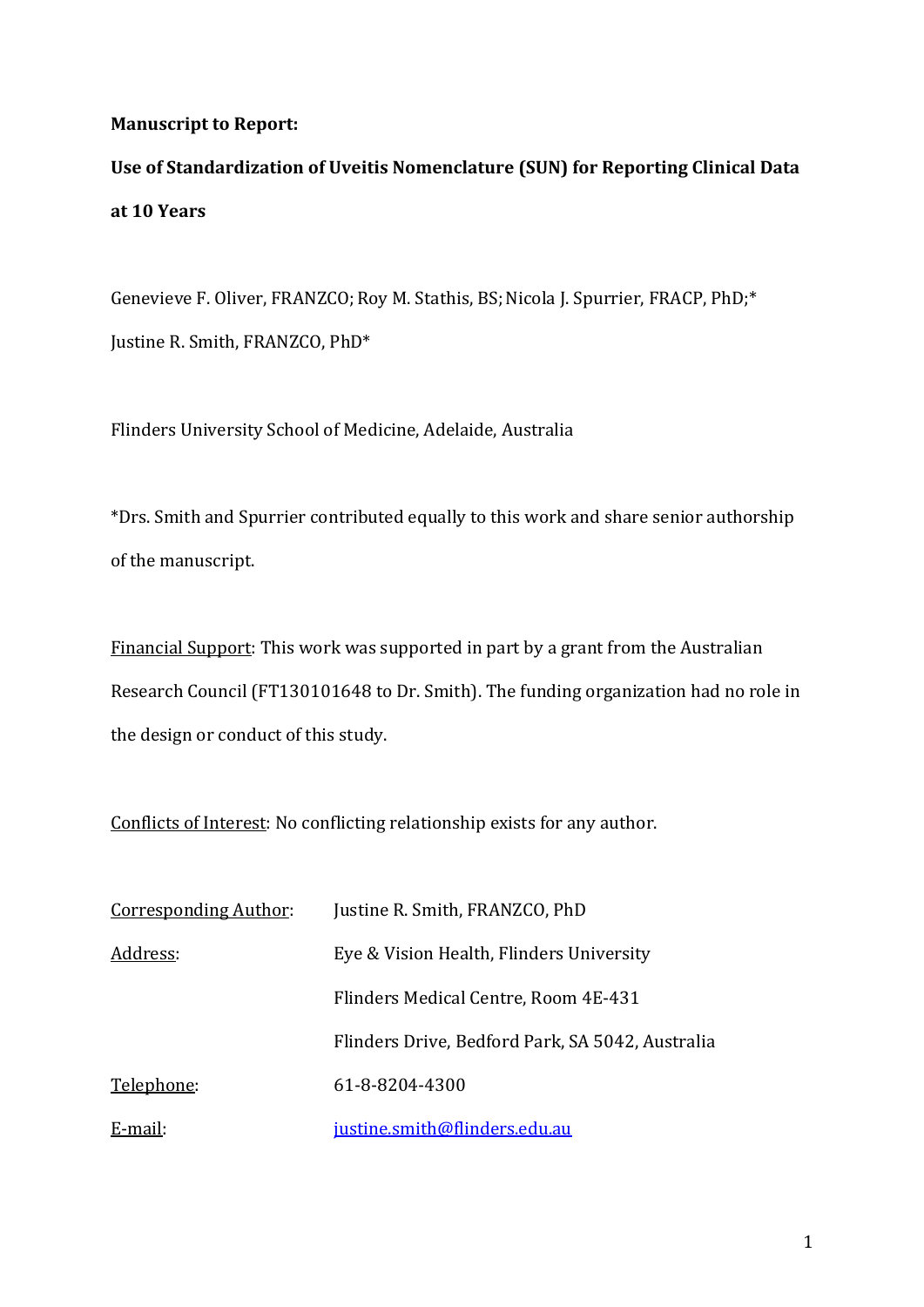1 Uveitis is a heterogeneous group of infectious and non-infectious intraocular 2 inflammatory diseases. Management of both subsets of uveitis is frequently challenging.<sup>1</sup> 3 Since 2000, advances in microbial diagnostics and introduction of biologic drugs, 4 combined with the potential for electronic communication to facilitate research on 5 diseases with low incidence, have provided uveitis specialists with unprecedented 6 opportunities for clinical trials to establish evidence-based management algorithms. 7 Hampering this effort, however, was lack of a common system for describing uveitis,  $\delta$  including diagnosis, severity and outcome.<sup>2</sup>

9

10 The Standardization of Uveitis Nomenclature (SUN) Project is an effort to develop 11 "international consensus for the use of terms to report on uveitis at academic meetings 12 and in the literature." The first phase of the project brought together an international 13 group of 45 uveitis specialists – the SUN Working Group – and used nominal group 14 techniques to reach consensus on nomenclature for presenting clinical data, including 15 uveitis terminology, grading of inflammation, and reporting of outcomes and results. 16 The product of this collaboration – SUN for Reporting Clinical Data – was published in 17 2005.<sup>4</sup> The report has over 1500 citations, and in an editorial published in 2013, SUN 18 Working Group leaders observed, "investigators appear to be adopting these 19 guidelines".<sup>3</sup> However, use of SUN for Reporting Clinical Data in human uveitis studies 20 has not been formally evaluated.

21

22 We reviewed the peer-reviewed literature in clinical uveitis over the 12-month period 23 that concluded 10 years since publication of SUN for Reporting Clinical Data. We chose 24 this interval to allow sufficient time for application of the recommendations in major 25 investigator-initiated clinical trials. To identify articles reporting human uveitis studies

2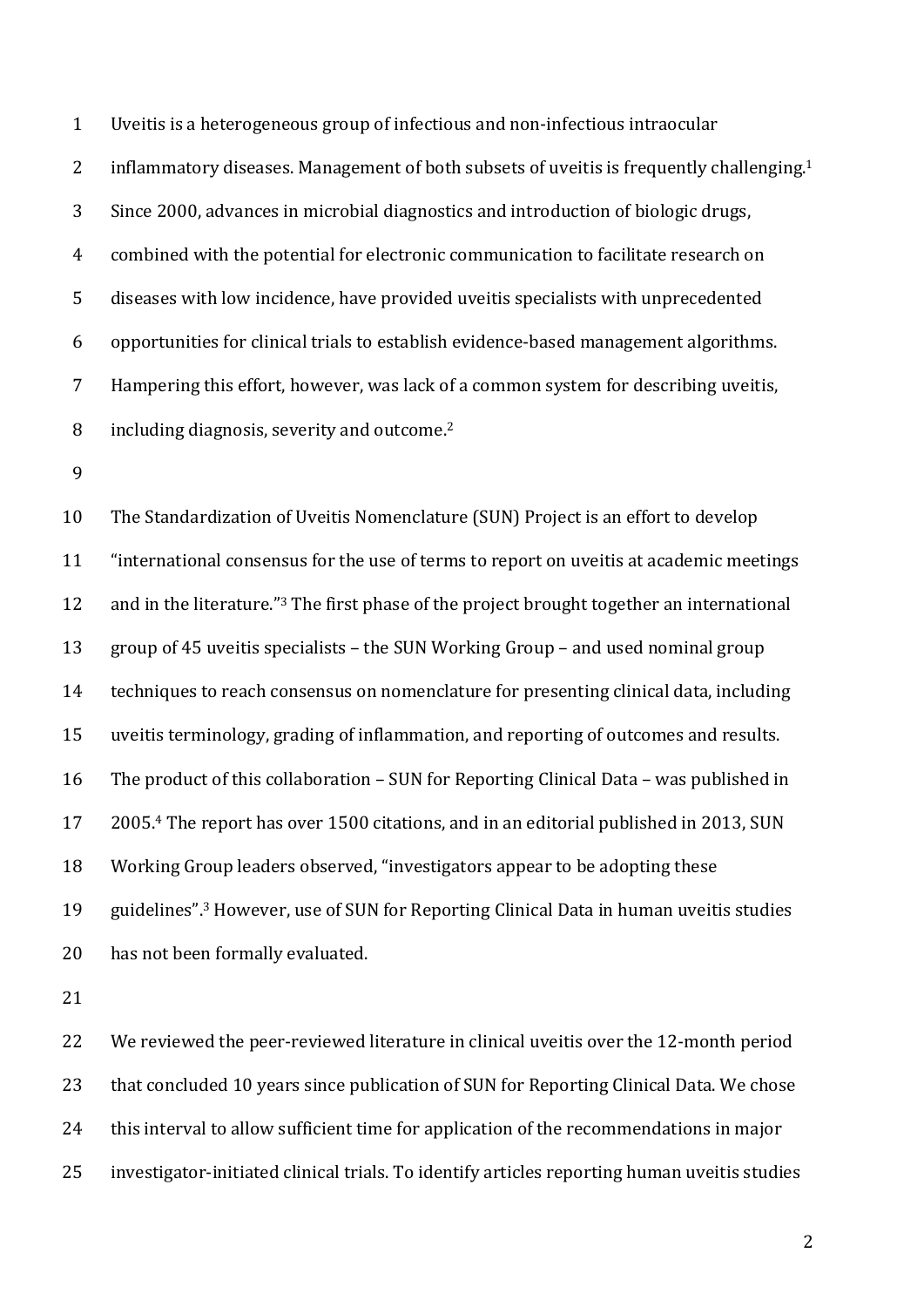26 published between October 1, 2014 and September 30, 2015, the National Library of 27 Medicine of National Institutes of Health PubMed database

28 (www.ncbi.nlm.nih.gov/pubmed) was searched on three dates (September 2, 2015; 29 October 31, 2015; February 28, 2016) using the terms, "uveitis 2014[ppdat]" and 30 "uveitis 2015[ppdat]", with "English" selected under the "Languages" filter. Exclusions 31 included: articles reporting studies in non-human subject experimental systems; meta-32 analyses; reviews; case reports; editorials; correspondence without new clinical data; 33 articles describing uveitis incidentally and not reporting uveitis patient-related data; 34 and articles describing multiple ophthalmic conditions, in which uveitis cases were a 35 minority. 

36

37 Articles were reviewed in a standardized manner with pre-defined data collection 38 sheets to determine compliance with nine SUN-defined items for reporting clinical data: 39 terminology (anatomic classification and descriptors of uveitis); grading inflammation 40 (grading of anterior chamber cells, anterior chamber flare and vitreous haze); and 41 outcomes and results reporting (activity of uveitis terminology, and reporting of 42 corticosteroid-sparing, follow-up and visual acuity outcome).<sup>4</sup> Use of a SUN-defined item 43 was judged as: compliant if an article reported use of the item as described in the 44 recommendations; non-compliant if an article reported use of the item incorrectly or 45 used a non-SUN reporting system; and partially compliant if an article described a study 46 that used some aspects of the item correctly and other aspects incorrectly, or if SUN and 47 non-SUN reporting systems were combined to describe the item.

48

49 Fourteen publication characteristics were collected: journal impact factor; numbers of 50 authors, author institutions and author countries; senior author clinical specialty,

3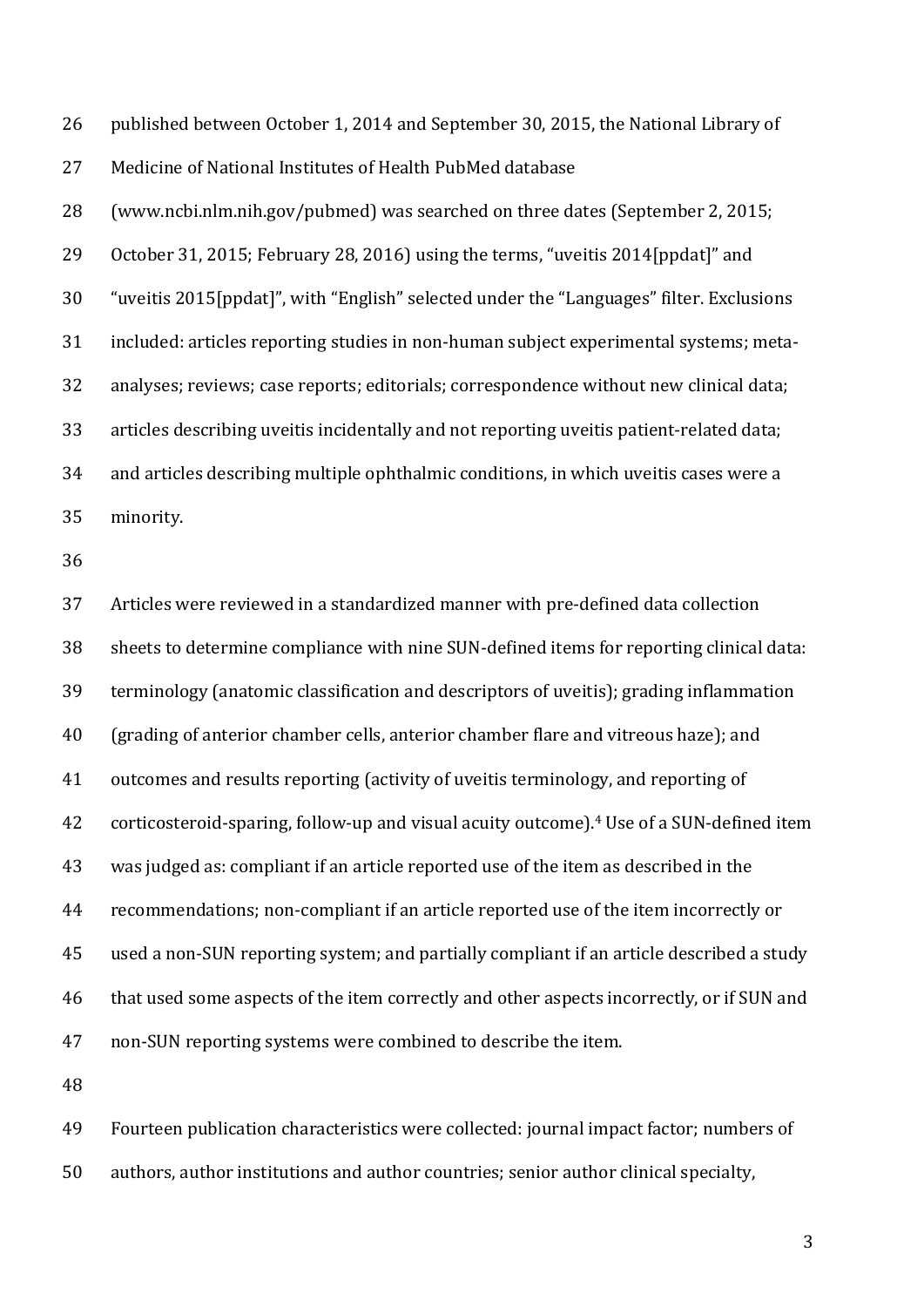51 institution type and country; type of study; type of uveitis; sample size; and for clinical 52 studies, course, level of evidence and primary outcome. Citation of SUN for Reporting 53 Clinical Data<sup>4</sup> was also recorded. Highly skewed explanatory variables that were initially 54 collected as continuous variables were divided into appropriate categories. For SUN-55 defined items applicable to at least 100 articles, Chi square or Fisher's exact tests were 56 used to assess associations between compliance with SUN for Reporting Clinical Data 57 and 13 categorical publication characteristics, and two-sample t-test was used to assess 58 associations between compliance and journal impact factor; in these analyses, partially 59 compliant was considered non-compliant.

60

61 From a total of 1665, 206 articles qualified for review, including translational  $(17%)$ , 62 and prospective  $(19\%)$  and retrospective  $(64\%)$  clinical studies, published in diverse 63 journals, by groups of authors practicing within and outside ophthalmology, and in US 64 and non-US institutions. Publication characteristics are presented in Table S1 (available 65 at www.aaojournal.org). Compliance with SUN-recommended reporting in applicable 66 studies varied according to item (Table 1): anatomic classification of uveitis  $(53\%$  of 67 205); descriptors of uveitis (29% of 185); grading schemes for anterior chamber cell 68 (65% of 62), anterior chamber flare  $(42%$  of 19) and vitreous haze  $(50%$  of 40); activity 69 of uveitis terminology (32% of 50); and reporting of corticosteroid sparing (63% of 19), 70 follow-up  $(50\% \text{ of } 105)$  and visual acuity outcome  $(18\% \text{ of } 107)$ .

71

72 Associations between publication characteristics and compliant use of SUN-defined 73 items were tested for: anatomic classification; descriptors of uveitis; reporting of follow-74 up; and reporting of visual acuity outcome. Results of these analyses are presented in 75 Table S2 (available at www.aaojournal.org). Publication characteristics significantly

4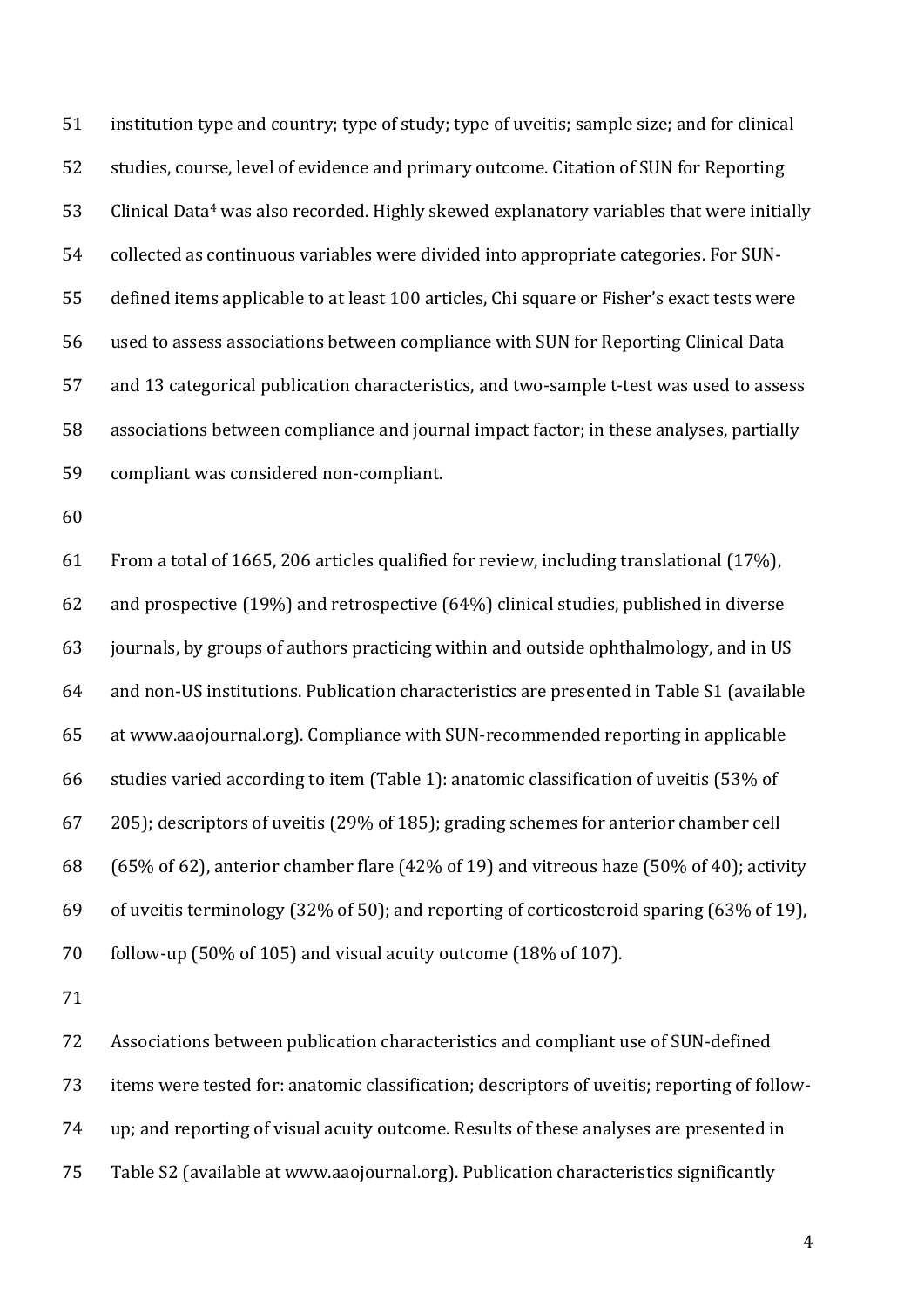76 associated with correct use of one or more items of the nomenclature included: higher 77 journal impact factor; uveitis-specialized ophthalmologist as senior author; multiple 78 countries involved in the research; heterogeneous or mixed diagnostic type of uveitis; 79 larger sample size; prospective course of study; epidemiological or experimental design 80 of study; and medical or surgical interventional outcome.

81

82 The SUN Working Group has advocated for the application of SUN for Reporting Clinical 83 Data in all uveitis studies initiated after their report.<sup>4</sup> With the caveat that inclusion of 84 English language papers may skew towards use, we find that 10 years following 85 publication, the recommendations are being widely incorporated into human uveitis 86 research. All recommendations are being followed, although there is variation in the 87 implementation of different items, and no item is correctly applied in more than two-88 thirds of studies. These observations may indicate lack of awareness, or the validation of 89 alternative methods, such as optical coherence tomography for inflammation grading.<sup>5</sup> 90 However, for some items, in over 50% of articles that cite SUN for Reporting Clinical 91 Data, authors do not apply the nomenclature correctly, suggesting lack of understanding 92 and need for education. Universal use of one clinical nomenclature for uveitis remains 93 an important goal for all practitioners who manage this complex group of diseases, and 94 opportunities should be identified to instruct investigators on use of SUN for Reporting 95 Clinical Data.

- 96
- 97
- 98
- 99
- 100